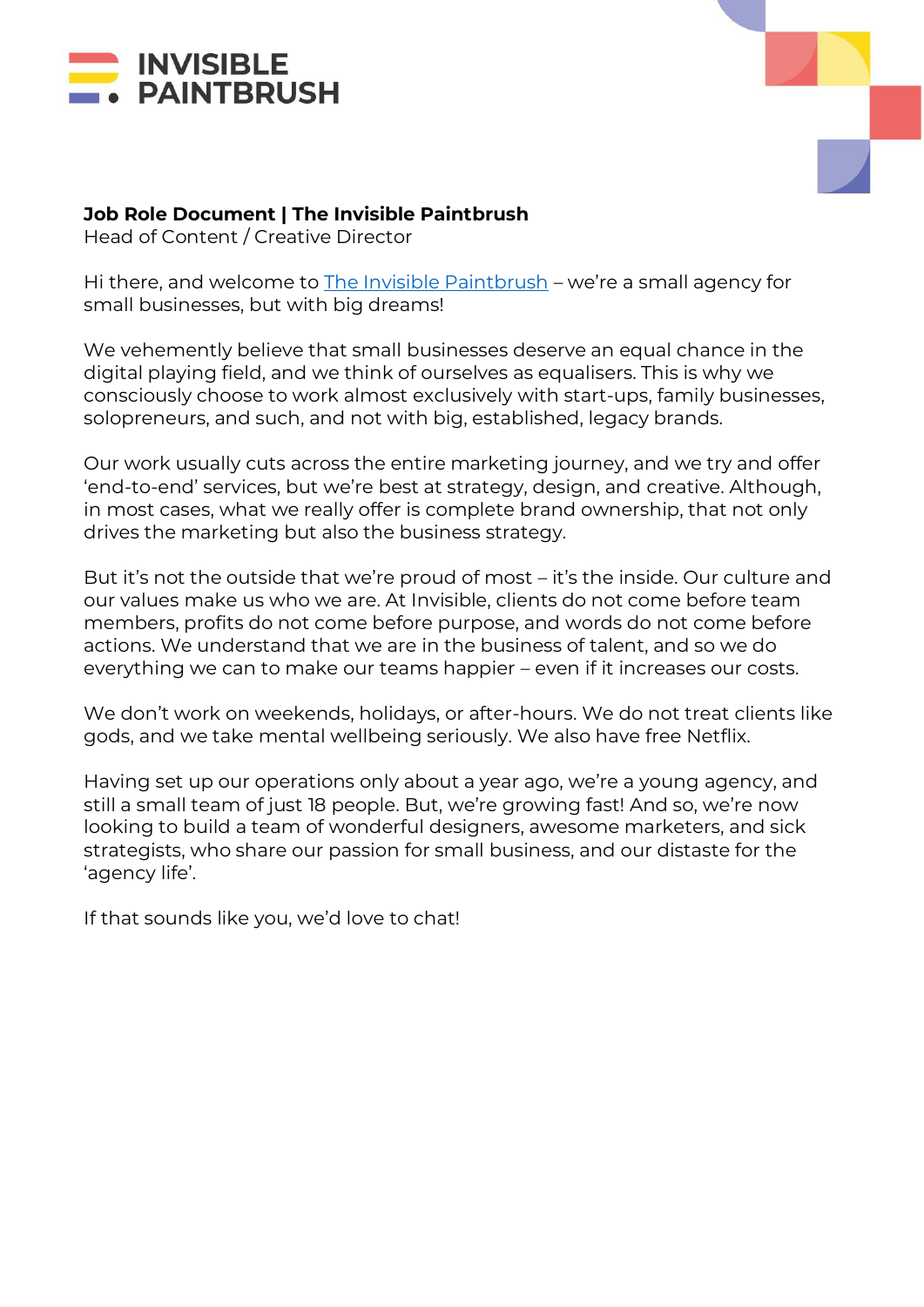



**Designation:**  Head of Content / Creative Director

**Experience:** 5 years or more of agency/marketing experience

**CTC**: 9 to 12 lacs per annum (based on skill and experience)

**Reporting Manager:** Founders and/or CEO

**Location:** Bangalore, India or Work From Home (Remote-Optional)

# **One-Line Job Description:**

Overlook the overall creative quality and output of the agency, and build the creative team

### **Key Responsibilities:**

- Supervise and oversee social media strategies for brands, including the tone of voice, brand personality, content themes, scheduling, audience, and metrics

- Direct the creative team, and work directly with clients/brands to present social media strategies, identify and execute feedback, and define the way forward

- Lead the process to conceptualise, develop (including copywriting), and manage the execution of social media content for brands, as per the overall brand/content strategy

- Create content calendars and accordingly brief the design team to execute the social media content, including management of internal and external feedback

- Identify, track, and report on key performance metrics to maintain the overall health of the account and to achieve brand objectives

- Support and guide junior managers and the overall social media team with the aim of improving internal processes and efficiency of the agency as a whole

#### **Key Skills:**

Copywriting, Communication, Brand Strategy, Team Management, Leadership